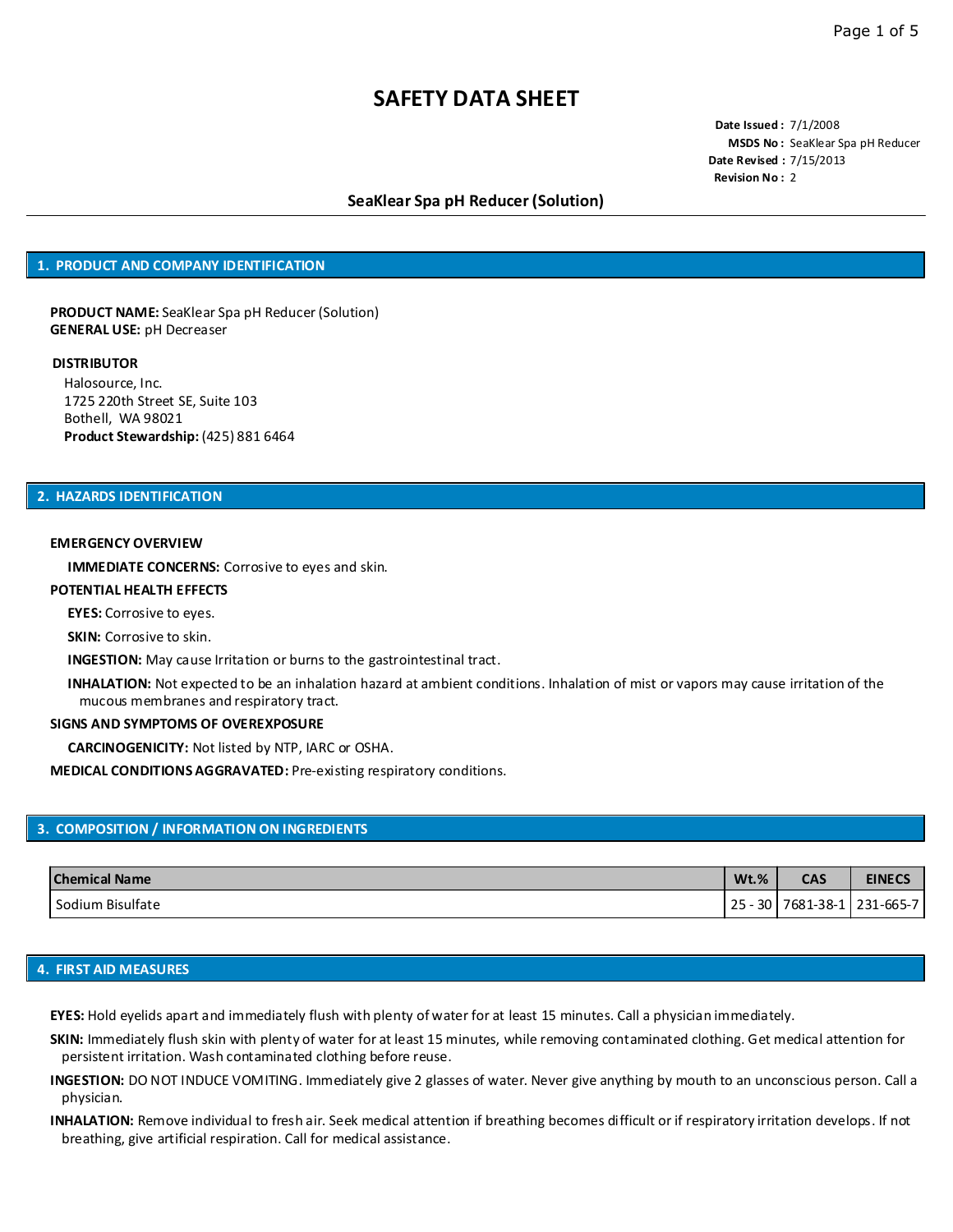**Date Issued :** 7/1/2008 **MSDS No :** SeaKlear Spa pH Reducer **Date Revised :** 7/15/2013 **Revision No :** 2

## **SeaKlear Spa pH Reducer (Solution)**

### **5. FIRE FIGHTING MEASURES**

**FLASHPOINT AND METHOD:** Not combustible.

**FLAMMABLE LIMITS:** 0 to 0

**FLAMMABLE CLASS:** Nonflammable

**EXTINGUISHING MEDIA:** Use extinguishing media appropriate for surrounding fire.

**FIRE FIGHTING EQUIPMENT:** Firefighters should wear self-contained breathing apparatus (SCBA) and full protective gear. Water can be used to cool and protect exposed material.

**HAZARDOUS DECOMPOSITION PRODUCTS:** Under fire conditions, irritating and highly toxic gases may be generated by thermal decomposition or combustion.

## **6. ACCIDENTAL RELEASE MEASURES**

**GENERAL PROCEDURES:** Contain spilled material if possible. Absorb with materials such as sand. Collect in suitable and properly labeled containers. Flush residue with plenty of water.

### **7. HANDLING AND STORAGE**

**HANDLING:** Avoid contact with eyes and skin. Avoid breathing dust. Wash thoroughly after handling. **STORAGE:** Store in a cool, dry, well-ventilated area away from heat sources and incompatible materials. Avoid contact with water or moist air.

## **8. EXPOSURE CONTROLS / PERSONAL PROTECTION**

#### **EXPOSURE GUIDELINES**

| <b>OSHA HAZARDOUS COMPONENTS (29 CFR1910.1200)</b> |             |                 |                        |                  |                   |                    |                   |  |  |
|----------------------------------------------------|-------------|-----------------|------------------------|------------------|-------------------|--------------------|-------------------|--|--|
|                                                    |             |                 | <b>EXPOSURE LIMITS</b> |                  |                   |                    |                   |  |  |
|                                                    |             | <b>OSHA PEL</b> |                        | <b>ACGIH TLV</b> |                   | <b>SupplierOEL</b> |                   |  |  |
| <b>Chemical Name</b>                               |             | ppm             | mg/m <sup>3</sup>      | ppm              | mg/m <sup>3</sup> | ppm                | mg/m <sup>3</sup> |  |  |
| Sodium Bisulfate                                   | TWA.        | ppm [1]         | $mg/m3^{[1]}$          | ppm              | mg/m3             | NL ppm             | NL mg/m3          |  |  |
|                                                    | <b>STEL</b> | ppm             | mg/m3                  | ppm              | mg/m3             | NL ppm             | $NL$ mg/m3        |  |  |

**Footnotes:**

**1**. This material meets the definition as an Irritant as defined in OSHA's Hazard Communication Standard.

### **ENGINEERING CONTROLS:** Local exhaust.

## **PERSONAL PROTECTIVE EQUIPMENT**

**EYES AND FACE:** Safety glasses with side shields or goggles.

**SKIN:** Impervious gloves, boots and apron to avoid skin contact.

**RESPIRATORY:** None normally required.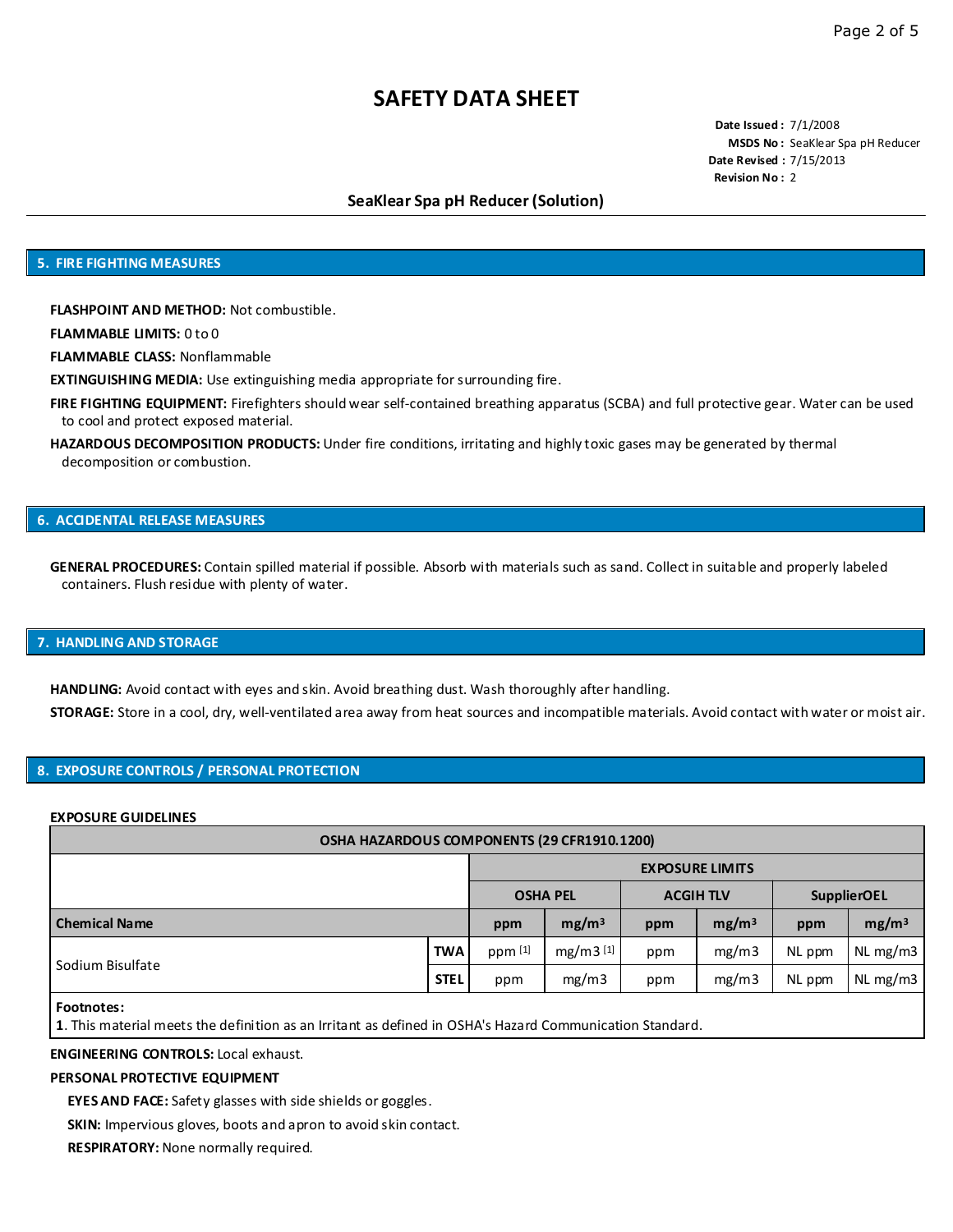**Date Issued :** 7/1/2008 **MSDS No :** SeaKlear Spa pH Reducer **Date Revised :** 7/15/2013 **Revision No :** 2

## **SeaKlear Spa pH Reducer (Solution)**

**WORK HYGIENIC PRACTICES:** Eyewash fountain or water for eye washing should be available.

## **9. PHYSICAL AND CHEMICAL PROPERTIES**

**PHYSICAL STATE:** Liquid **ODOR:** Slightly acidic. **APPEARANCE:** Clear. **pH:** < 1.0 **VAPOR PRESSURE:** N/A **VAPOR DENSITY:** N/A. **BOILING POINT:** Not Known **MELTING POINT:** 350°C (177°F) **FLASHPOINT AND METHOD:** Not combustible. **SOLUBILITY IN WATER:** Complete. **SPECIFIC GRAVITY:** 1.230

## **10. STABILITY AND REACTIVITY**

**STABILITY:** Stable. **POLYMERIZATION:** Will not occur. **HAZARDOUS DECOMPOSITION PRODUCTS:** Sulfur dioxide and sulfur trioxide are formed when heated over 570 deg F. **INCOMPATIBLE MATERIALS:** Oxidizing agents and bases.

### **11. TOXICOLOGICAL INFORMATION**

**ACUTE ORAL LD50:** > 5 g/kg (rat)

## **12. ECOLOGICAL INFORMATION**

**ECOTOXICOLOGICAL INFORMATION:** Daphnia Magna, 100h LC50 greater than 106 mg/l **COMMENTS:** Slightly toxic to fish and aquatic organisms.

# **13. DISPOSAL CONSIDERATIONS**

**DISPOSAL METHOD:** Dispose of in accordance with applicable local, state, and federal regulations.

**RCRA/EPA WASTE INFORMATION:** This product does meet the criterial of a hazardous waste as defined under the Resource Conservation and Recovery Act (RCRA) 40 CFR 261. D002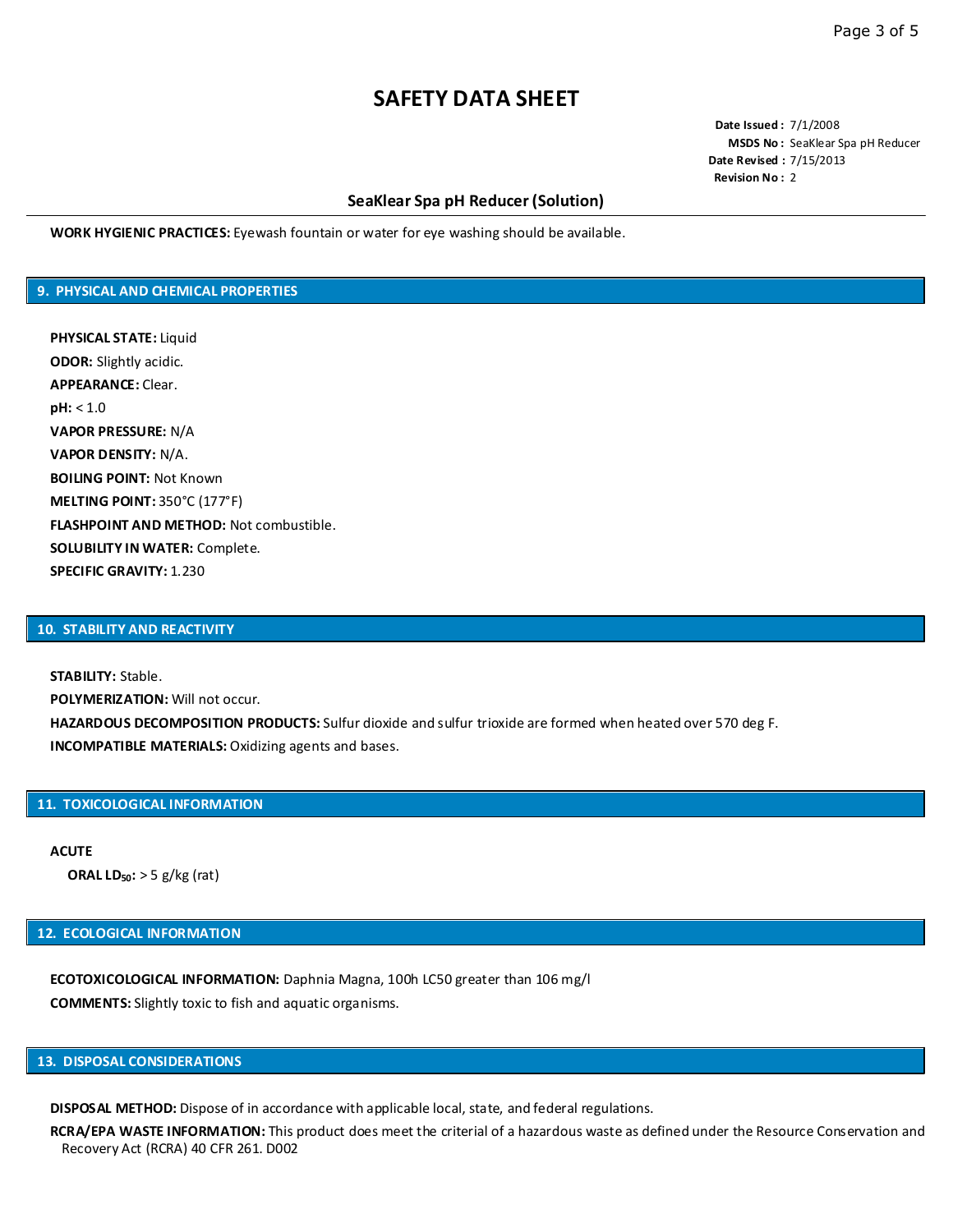**Date Issued :** 7/1/2008 **MSDS No :** SeaKlear Spa pH Reducer **Date Revised :** 7/15/2013 **Revision No :** 2

## **SeaKlear Spa pH Reducer (Solution)**

## **14. TRANSPORT INFORMATION**

#### **DOT (DEPARTMENT OF TRANSPORTATION)**

**PROPER SHIPPING NAME:** Bisulfate, Aqueous Solution

### **PRIMARY HAZARD CLASS/DIVISION:** 8

**UN/NA NUMBER:** UN2837

#### **PACKING GROUP:** II

**OTHER SHIPPING INFORMATION:** DOT exception 173.154 - this product qualifies as a Limited Quantity when inner packaging does not exceed 0.3 gallons.

#### **15. REGULATORY INFORMATION**

#### **UNITED STATES**

### **SARA TITLE III (SUPERFUND AMENDMENTS AND REAUTHORIZATION ACT)**

**ACUTE:** Yes

**313 REPORTABLE INGREDIENTS:** None.

### **CERCLA (COMPREHENSIVE RESPONSE, COMPENSATION, AND LIABILITY ACT)**

**CERCLA RQ:** No.

#### **TSCA (TOXIC SUBSTANCE CONTROL ACT)**

| <b>Chemical Name</b> | $\sim$ $\sim$<br>-- |
|----------------------|---------------------|
| Sodium Bisulfate     | 7681-38-1           |

**TSCA REGULATORY:** All components are listed on the TSCA Inventory.

### **REGULATIONS**

#### **STATE REGULATIONS: Massachusetts Right to Know List of Chemicals and Hazardous Classifications**

CAS 7757-82-6 Sulfuric Acid Disodium Salt (Massachusetts Hazardous Substance)

#### **Pennsylvania Hazardous Substance List**

1990-01-01 Sodium Sulfate Solution (Environmental Hazard, Hazardous Substance)

#### **New Jersey Right to Know Hazardous Substance List (RTK-HSL)**

1989-12-01 Sodium Hydrogen Sulfate (Special Health Hazard Substance, Special Health Hazard - Corrosive)

**CALIFORNIA PROPOSITION 65:** There are no chemicals present known to the State of California to cause cancer.

# **16. OTHER INFORMATION**

**REVISION SUMMARY:** This MSDS replaces the 8/20/2008 MSDS. Revised: **Section 2:** EMERGENCY OVERVIEW - IMMEDIATE CONCERNS POTENTIAL HEALTH EFFECTS ( SKIN, INHALATION, INGESTION ). **Section 4:** INHALATION, SKIN. **Section 5:** FLAMMABLE CLASS, HAZARDOUS